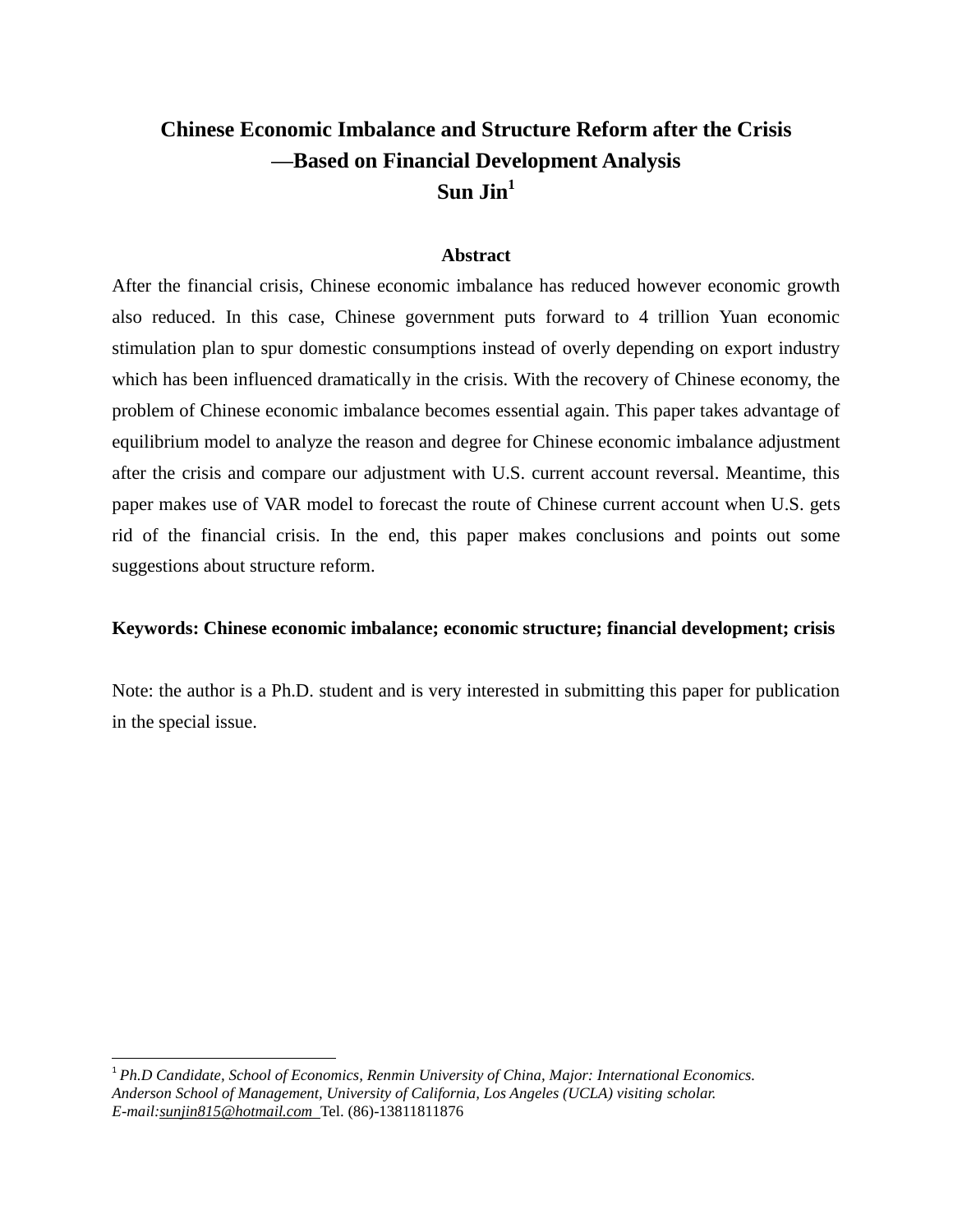### **I.Introduction**

On the background of global economic crisis, Chinese government has adjusted economic structure to spur domestic consumptions instead of overly depending on export industry which has been influenced dramatically in the crisis. The prompt and potent economic stimulation worked well so that Chinese economy recovers fast in the world. However, in the long run, it is hard to rely on expanding domestic demands to develop economy because of Chinese laggard financial development. Why Chinese consumers save money in the bank rather than consuming them even though they have more revenues these years? As we know, the savings are mainly used in paying the education fees for children and paying the high price of real estate. The former results from low domestic credit to private sector which means family savings is the main source of the education fees. The latter is due to undeveloped financial market. In this instance, investors are lack of other investment channels except investing on real estates and stocks, which results in huge expansion of these markets before the crisis. As for consumers, there is heavier burden to pay the highly increased price of the real estate with little private credits, which is an obstacle for them to consume more other commodities. Therefore, Chinese domestic demands are hardly to start up without great developments in financial sector. That is to say, when the government spending is ceased since the economy is recovering, China is still depending on external demands rather than internal demands. Then Chinese economic imbalances before the crisis will not change after the crisis.

Data analysis about financial development comparing China with other main countries shows that Chinese financial sector is behindhand. In this case, through our equilibrium model, empirical test and forecast, we find that when the global economic crisis is over, the global imbalances will remain on the same route like it is before the crisis. Chinese current account surplus will enhance for more exports from U.S. and other external demands; Meanwhile, U.S. current account deficit will increase for the recovery of financial market in turn saving capitals from China and other high saving-rate countries will continue supporting U.S. consumption and imports. To get out of Chinese economic imbalance and realize the economic structure reform from relying on external demands to internal-driving economy, the key is to greatly develop the financial sector in advance, including setting up complete private credit system, increasing domestic credit to private sector, making use of diverse financial tools, developing financial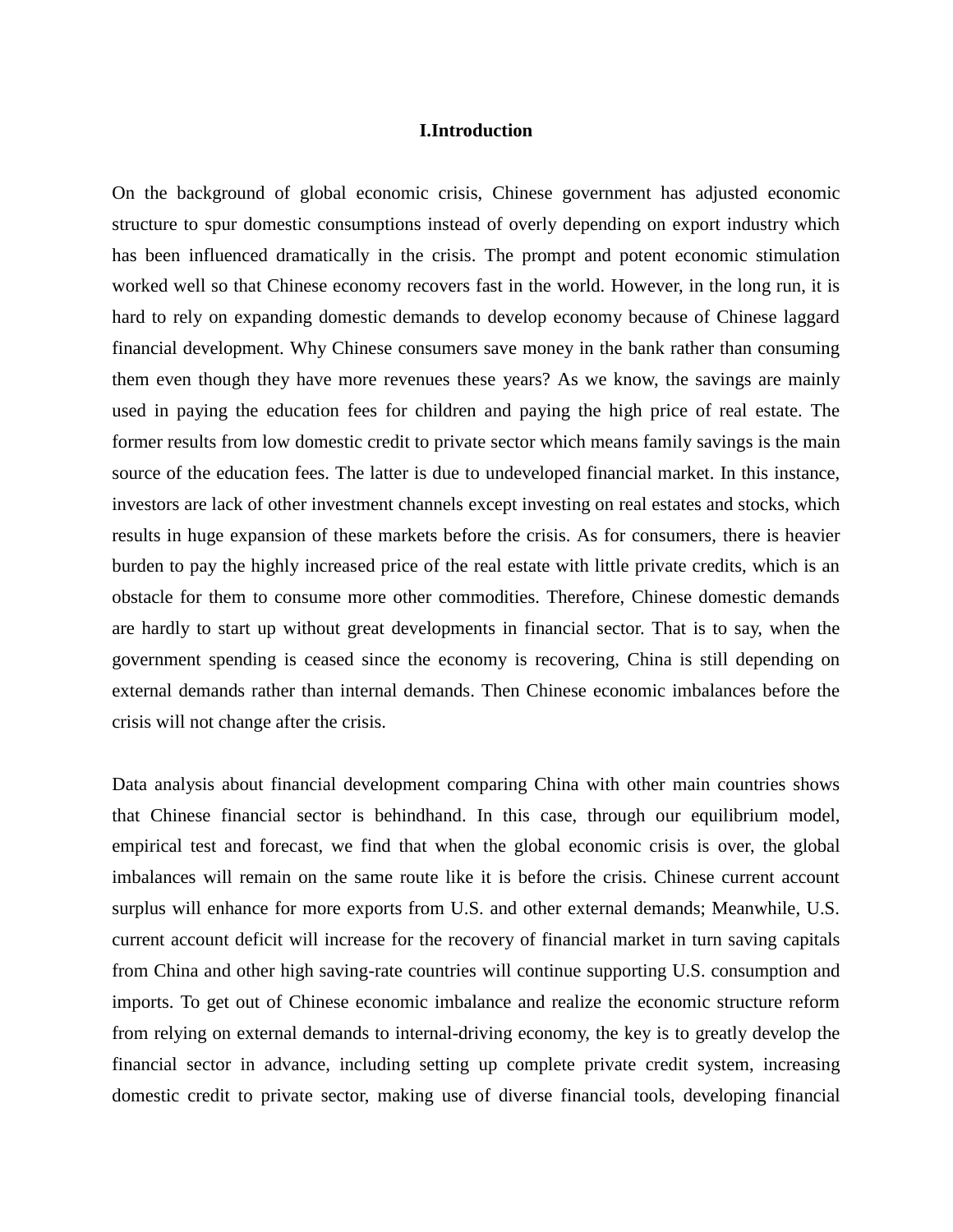market to provide more investment and financing channels and so on in the future years.

In what follows, we will analyze three questions in detail. First, do Chinese economic imbalance and structure change after the financial crisis? Second, what determine Chinese economic imbalance internally? Third, how it works to influence economic imbalance? Fourth, what should Chinese government do in the future in order to truly realize economic structure reform? Based on these four questions, this paper is organized as follows. Section II briefly explores what. Section III provides a brief analysis of the empirical methodology and specified models used in the present paper to estimate what. Section IV discusses what. Section V analyzes what. Section VI presents concluding remarks and discusses some policy implications.

### **II.Do Chinese Economic Imbalance and Structure Change after the Financial Crisis**

### **1. Chinese Economic Imbalance Adjustment**

After the financial crisis, China"s current account has adjusted dramatically, which can be seen in figure 1. From figure 1 we can see that after 2004, China"s current account soars greatly, but in 2008 the growth speed slows down and it turns to decrease by 30% in 2009 when China"s economic imbalance triggered by huge current account surplus reverses.



Data source: State Administration of Foreign Exchange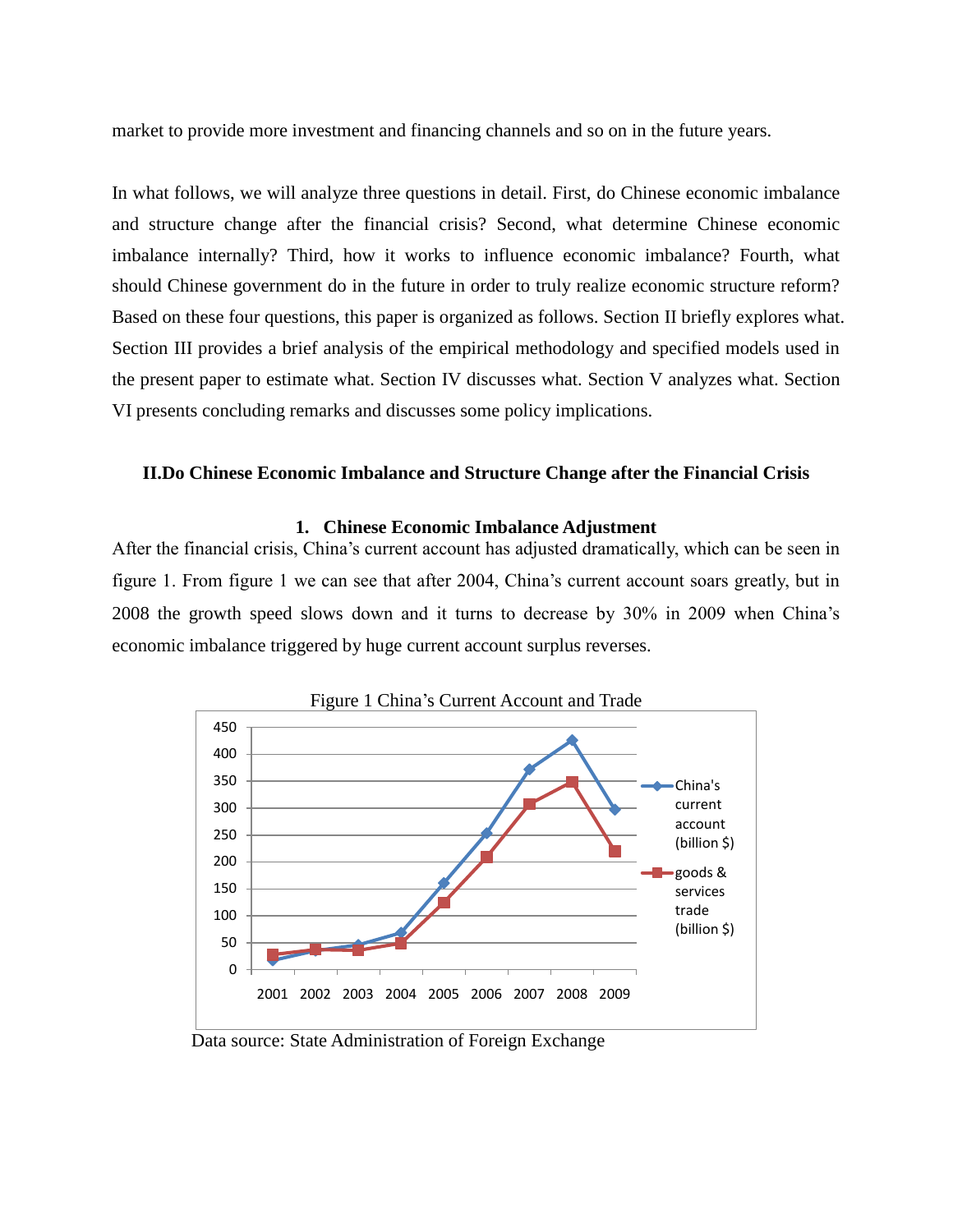This is because of China"s export-oriented development mode: when world economy is prosperous, the external demands need China"s exported products and support China"s economic growth; however, when world economy is depressing in the crisis, the external demands decrease and influence Chinese economy a lot through international trade channel.

### **2. Chinese Economic Stimulation Plan after the Financial Crisis**

Although the pressure of Chinese economic imbalance has been released after the financial crisis, GDP also goes down since Chinese exports decrease dramatically. Facing such condition, Chinese government adopts expansionary economic stimulation policies in order to change the economic developing structure from depending on external demands to internal demands so that the economy will not be influenced dramatically in the crisis. Among the economic stimulation plan, the scale of fiscal policy is up to 4 trillion Yuan and that of monetary policy is up to 9.6 trillion Yuan, which are aim to spur domestic demanding in order to repair the loss of GDP depending on trade surplus.





In the 4 trillion Yuan fiscal stimulation plan, 1.8 trillion Yuan is used to construct railway, road, airport, and electricity web; 1 trillion Yuan is planned for rebuilding after the disaster; 0.37 trillion Yuan is used for rural project and infrastructure; 0.35 trillion Yuan is arranged for ecologic environment; 0.28 trillion Yuan is used for housing project for low-income urban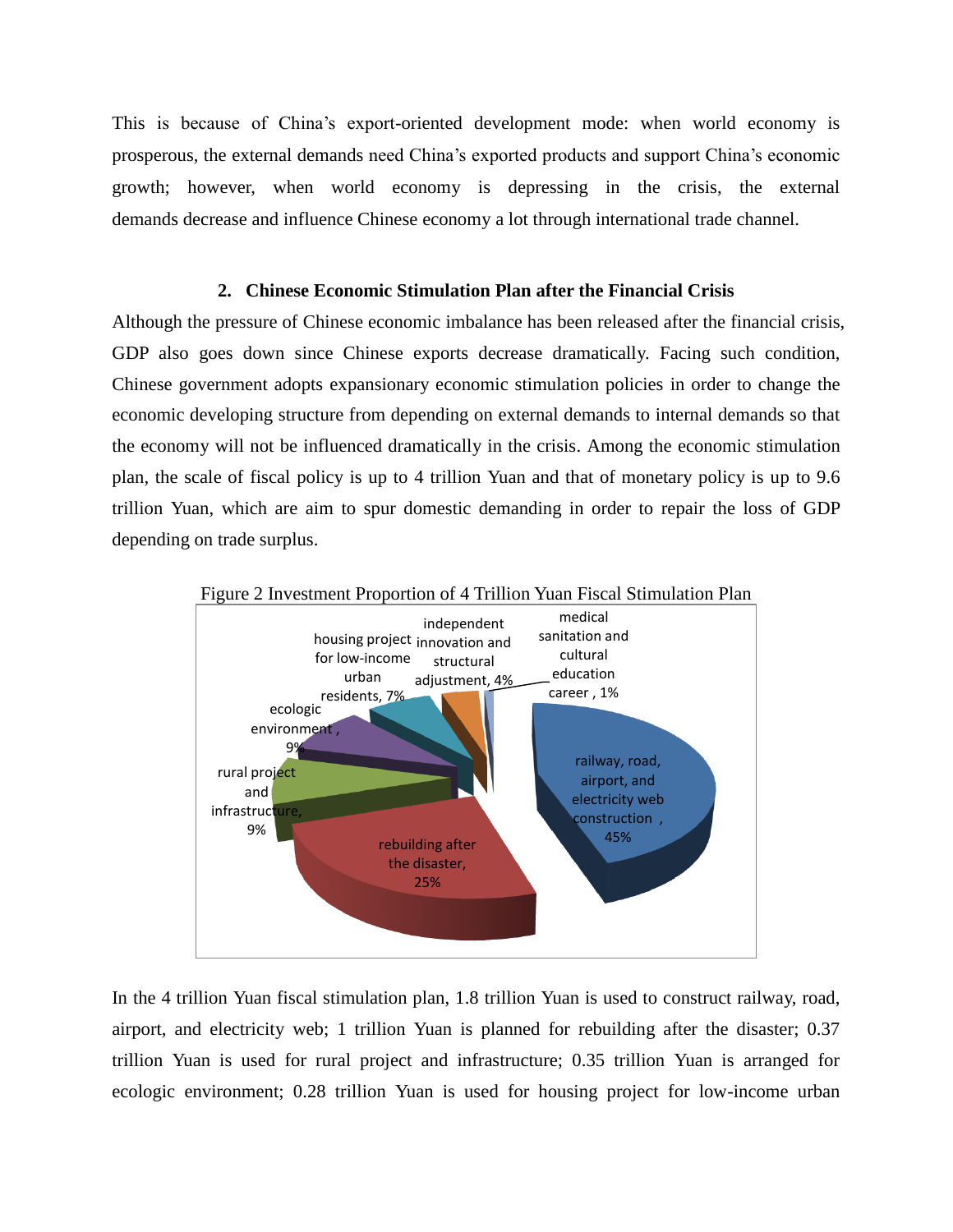residents; 0.16 trillion Yuan is planned for independent innovation and structural adjustment; and 0.04 trillion Yuan is arranged for medical sanitation and cultural education career.

From figure 2 we can see that the fiscal stimulation money is mainly used in the area of railway, road, airport and electricity web construction, which may be helpful to promote GDP growth but not useful to improve economic structure to really start domestic consumption since the obstacles for internal demands are not dealt with.

### **3. Chinese Economic Recovery**

The large-scale economic stimulation plan does promote Chinese economy recovering in 2009 (see figure 3). China has prevented great economic depression and kept high economic growth in the crisis. From figure 3 we can see that Chinese economy recovers in 2009 in shape "V".



However, the genuine intention of economic growth is consumption. Without realizing GDP driven by consumption is not real economic growth. It is only GDP transformation: GDP of last year transfers to national income, then it becomes savings, and savings will transform to investment which will become GDP of this year.

In this case, when government policy exits since China has walked out from the crisis and recovered its economy, it is hardly for China to develop depending on domestic demanding which only existed in the case of large-scale government stimulation.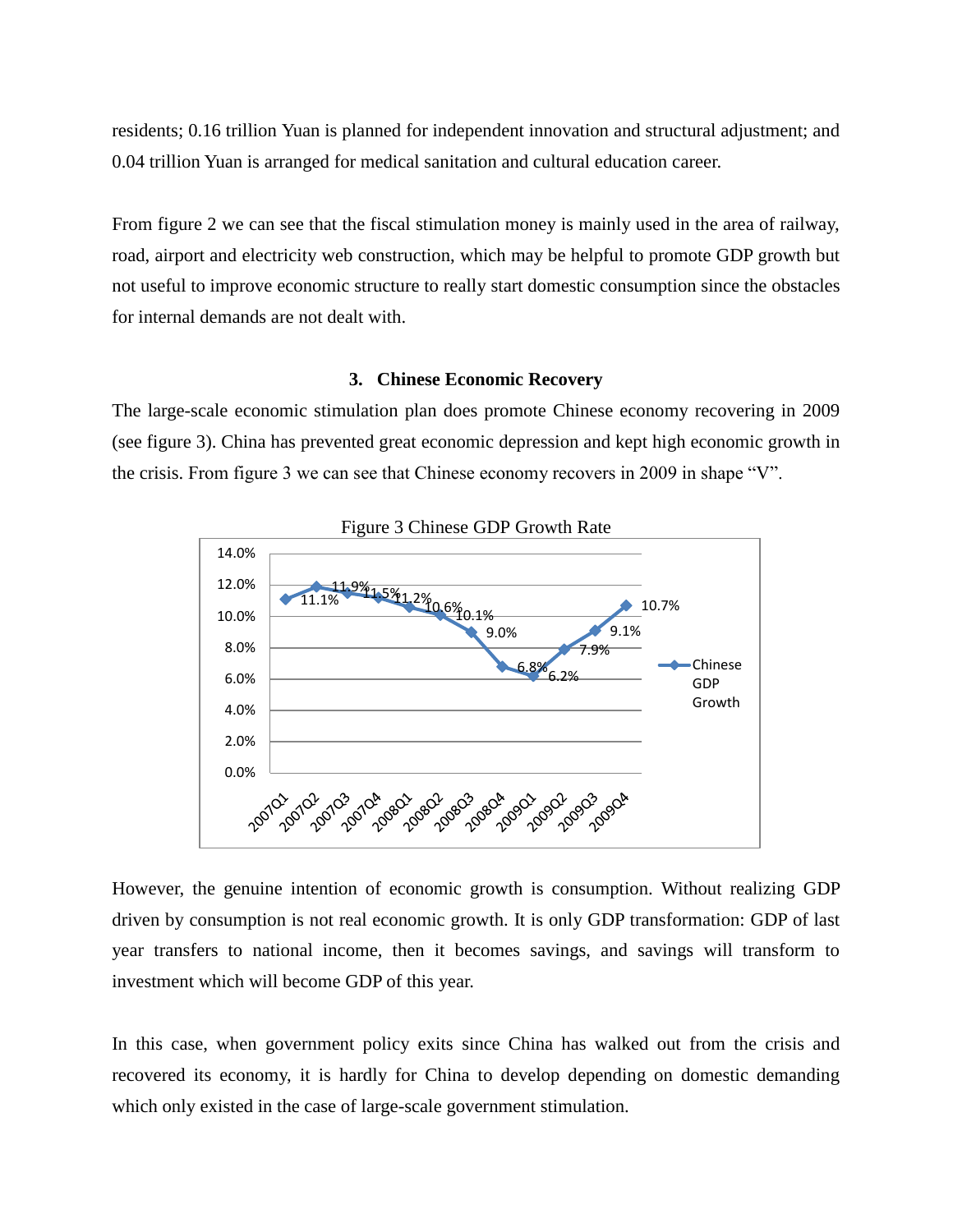#### **III.What Determine Chinese Economic Imbalance Internally?**

Why Chinese consumers save money in the bank rather than consuming them even though they have more revenues these years? As we know, the savings are mainly used in paying the education fees for children and paying the high price of real estate. The former results from low domestic credit to private sector which means family saving is the main source of the education fees. The latter is due to undeveloped financial market. In this instance, investors are lack of other investment channels except investing on real estates and stocks, which results in huge expansion of these markets before the crisis. As for consumers, there is heavier burden to pay the highly increased price of the real estate with little private credits, which is an obstacle for them to consume more other commodities. Therefore, Chinese domestic demands are hardly to start up without great developments in financial sector. Then China still has to rely on external economic growth by exporting to realize high GDP growth rate. Therefore, Chinese economic imbalance is potentially going on.

According to the research on measuring financial development index of King  $&$  Levine (1993). Rajan & Zingales (2003), this paper makes use of Domestic credit to private sector of GDP, Stocks traded total value of GDP, and Market capitalization of listed companies of GDP to represent and compare financial development levels of China and other countries.

| Financial<br>Development Index                        | Countries                             | 2001 | 2002 | $\mathbf{r}$<br>2003 | 2004 | 2005 | 2006 | 2007 | 2008 |
|-------------------------------------------------------|---------------------------------------|------|------|----------------------|------|------|------|------|------|
| Domestic credit to<br>private sector of<br><b>GDP</b> | China                                 | 111  | 119  | 127                  | 120  | 114  | 113  | 111  | 108  |
|                                                       | U.S.                                  | 179  | 169  | 184                  | 191  | 195  | 202  | 210  | 190  |
|                                                       | High-income<br>countries              | 150  | 144  | 148                  | 150  | 155  | 160  | 163  | 158  |
|                                                       | Middle and<br>low-income<br>countries | 50   | 53   | 55                   | 54   | 53   | 56   | 60   | 61   |
| Stocks traded, total<br>value of GDP                  | China                                 | 34   | 23   | 29                   | 39   | 26   | 62   | 230  | 126  |
|                                                       | U.S.                                  | 288  | 244  | 143                  | 166  | 174  | 253  | 310  | 257  |
|                                                       | High-income<br>countries              | 160  | 138  | 95                   | 112  | 129  | 171  | 217  | 167  |
|                                                       | Middle and<br>low-income              | 19   | 16   | 21                   | 26   | 24   | 38   | 90   | 59   |

Table 1 Contrast of Financial Development Index (%)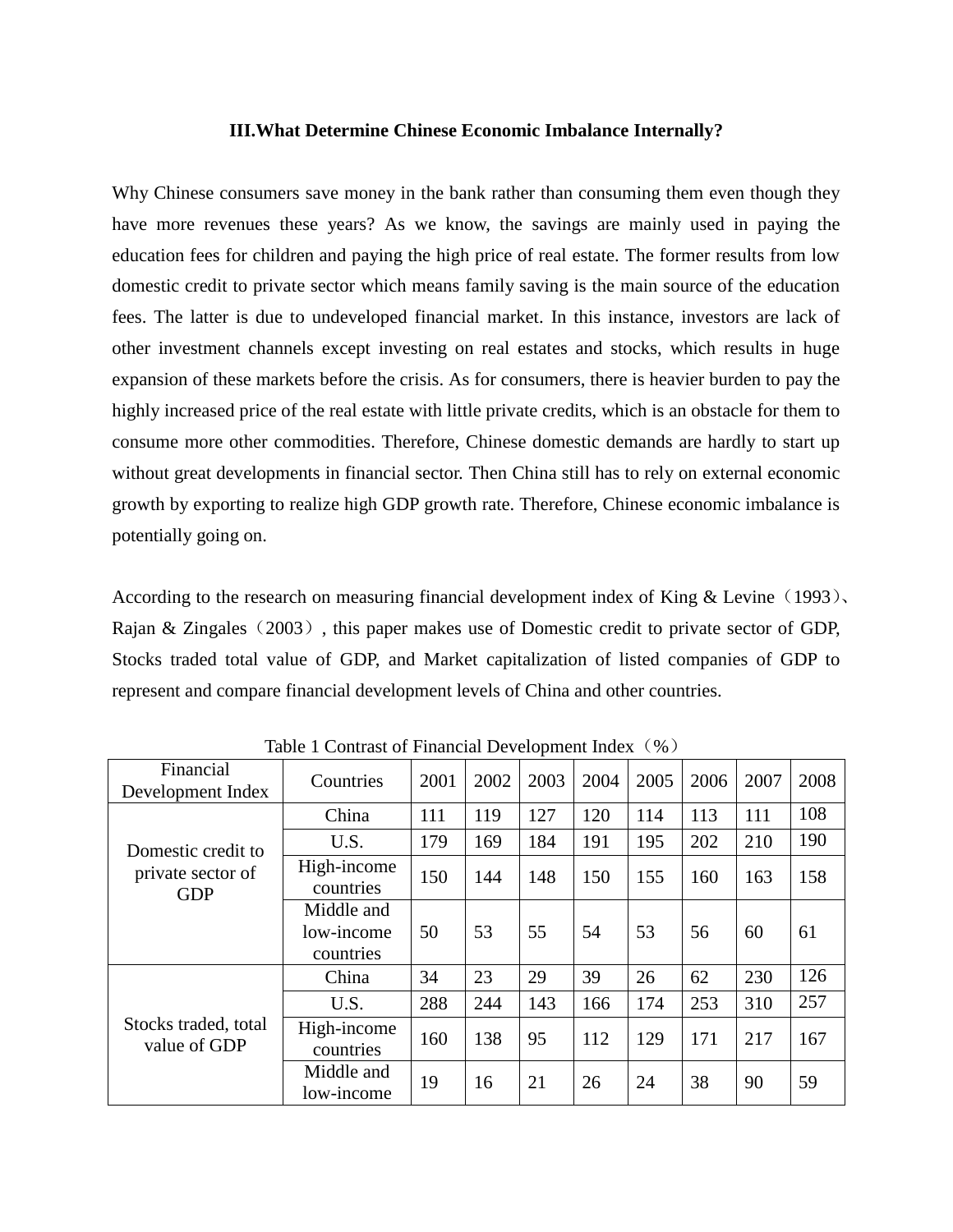|                                                                  | countries                             |     |     |     |     |     |     |     |    |
|------------------------------------------------------------------|---------------------------------------|-----|-----|-----|-----|-----|-----|-----|----|
| Market<br>capitalization of<br>listed companies of<br><b>GDP</b> | China                                 | 40  | 32  | 42  | 33  | 35  | 91  | 194 | 65 |
|                                                                  | U.S.                                  | 138 | 107 | 131 | 140 | 137 | 148 | 145 | 83 |
|                                                                  | High-income<br>countries              | 102 | 82  | 98  | 105 | 110 | 123 | 123 | 64 |
|                                                                  | Middle and<br>low-income<br>countries | 33  | 30  | 40  | 42  | 49  | 72  | 112 | 48 |

Data source: WDI database

Through table 1, we can see that recently Chinese and low-income countries" Domestic credit to private sector of GDP has not been changed. Meantime, American index has increased gradually and reach up to 2 times of Chinese index. Chinese index is also much lower than high-income countries' index.

Secondly, comparing the index of Stocks traded total value of GDP, Chinese index is very low before 2007, and in 2007 it suddenly soars up to 217%, 3.7 times of the index of last year. However, it is still much lower than the level of U.S. (310%). After the financial crisis, international stock market has been influenced greatly. Chinese stock market performs obviously whose stocks traded total value of GDP decreased by 50% in 2008. Chinese index is lower than that of high-income countries.

Thirdly, Chinese index of market capitalization of listed companies of GDP also increases dramatically in 2007, which is over that of U.S. for the first time. However, it dropped to 65% in 2008, one thirds of the level of last year. Even though it exceeds low-income countries" index, there is still a gap comparing with U.S. index in 2008.

In order to better analyze the influence of development of financial market on China"s economic imbalance, we will take advantage of equilibrium model in the next section to study it.

# **IV.Equilibrium Model Analysis**

# **1. Model and variables**

A Closed Economy-Time evolves continuously. Yield rate has two parts: that of capitalized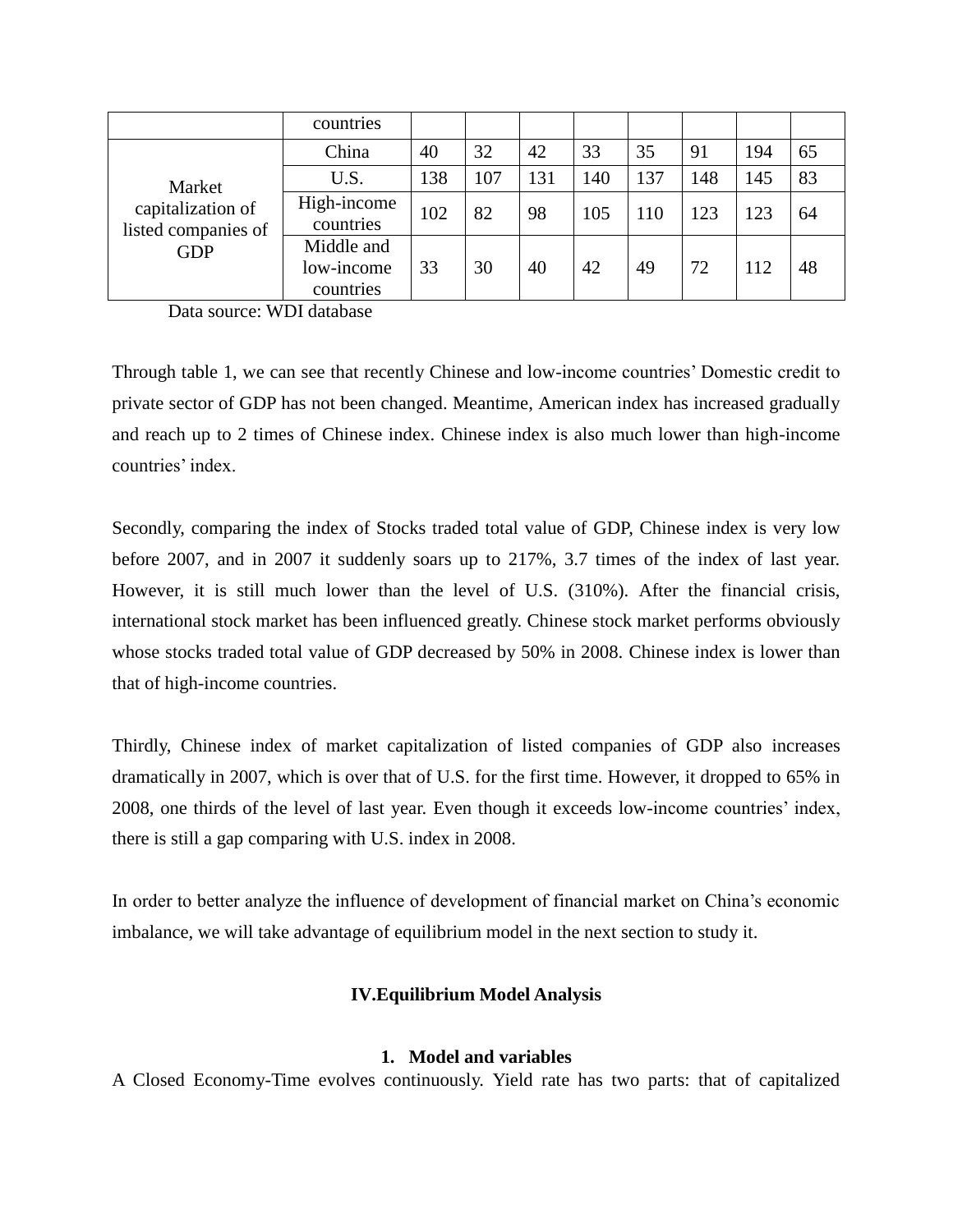output plus capital profit. Let  $X_t$  denotes total output and  $V_t$  denotes total capital. The parameter σ means the ability of financial capital transformation, which is used to measure developing degree of financial market  $(0<\sigma<1)$ , so that

$$
r_t = \frac{\sigma x_t}{v_t} + \frac{\dot{v}}{v_t}
$$

Let  $W_t$  denote the savings accumulated by agents up to date t. In equilibrium, it must be equal to total capital, so that

$$
(2) \t\t W_t = V_t
$$

In equilibrium, consumption demand must be equal to output supply. Let  $\theta$  (0< $\theta$ <1) measures the level of consumption, so that

$$
(3) \t\t\t \theta W_t = X_t
$$

(4) 
$$
r_* = g + \sigma \theta^2 \qquad (g = \frac{\dot{X}_t}{X_t})
$$

$$
\dot{W}_t = (1 - \sigma) X_t + r_t W_t - \theta W_t
$$

Which together with  $(1)$  yields the equilibrium capital demand and supply functions:

(6) 
$$
\frac{W_t}{X_t} \underset{t \to \infty}{\longrightarrow} \frac{1-\sigma}{g+\theta-r}, \quad \frac{V_t}{X_t} \underset{t \to \infty}{\longrightarrow} \frac{\sigma}{r-g}
$$

Let  $CA_t$  denotes current account, so that

$$
(7) \tCA_t = \dot{W}_t - \dot{V}_t
$$

$$
\frac{CA_t}{X_t} \xrightarrow[t \to \infty]{} -g \frac{(r_* - r)}{(g + \theta - r)(r - g)} \xrightarrow{3}
$$

An open economy-assume there are two districts, estimating district U which represents U.S. and district R which represents China.  $X_t = X_t^U + X_t^R$ ,  $W_t = W_t^U + W_t^R$ ,  $V_t = V_t^U + V_t^R$ , and  $X^R$  $X_t^R$  $\big/ \chi_{\mathfrak{t}}$ , according to function (1), so that

(9) 
$$
r_t V_t = (\sigma^U - x^R (\sigma^U - \sigma^R)) X_t + \dot{V}^4 \quad \text{and}
$$

(10) 
$$
r_t = g + (\sigma^U - x^R(\sigma^U - \sigma^R)) \theta
$$

<sup>&</sup>lt;sup>2</sup> Proof see appendix 1

<sup>&</sup>lt;sup>3</sup> Proof see appendix 2

<sup>&</sup>lt;sup>4</sup> Proof see appendix 3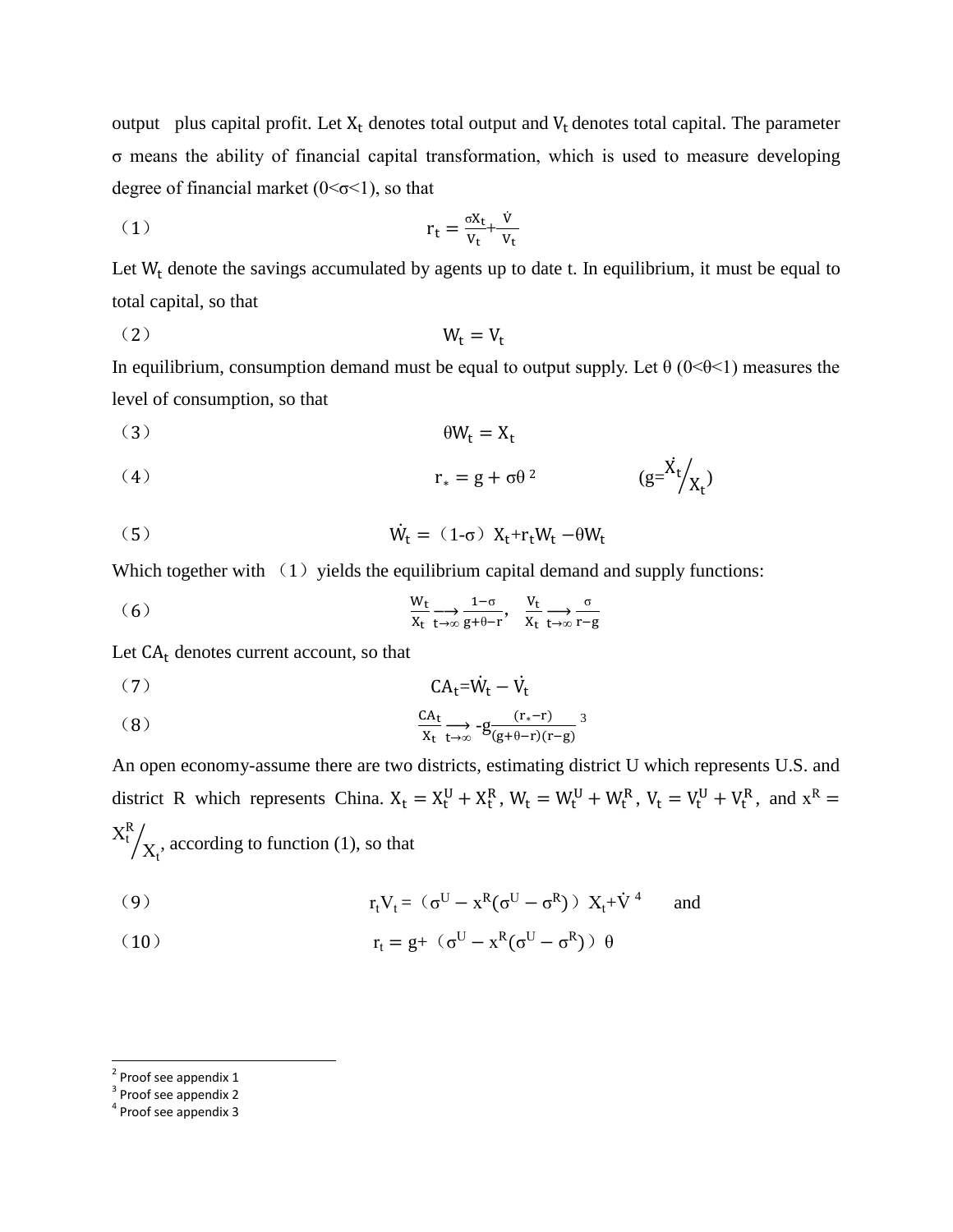#### **2. Equilibrium Analysis**

(1) Chinese current account is still surplus and U.S. current account is still deficit

U.S. financial crisis reduces the impact on financial market. Therefore the variable  $\sigma^{U}$  goes down and  $\sigma^R$  relatively increases. This will result in the decrease of  $r_t$  in the equilibrium, according to function (10).

Assuming that total V and W will not change, and  $g^U = g^R$ ,  $\theta^U = \theta^R$ . In a closed economy, according to function (4),  $r_*^U = g + \theta \sigma^U$ ,  $r_*^R = g + \theta \sigma^R$ ; in an open economy, according to function (10),  $r_*^R < r_t = r_* = r_*^W - x^R (\sigma^U - \sigma^R) \theta < r_*^W$ . Although the variable  $\sigma^U$  goes down and  $\sigma^R$  relatively increases in the crisis, we know  $\sigma^U$  is still over  $\sigma^R$  based on the analysis above and table 1. Therefore, according to function (8), it is proved that  $CA^U/X^U<0$  and  $CA^R/X^R>0$ . That is to say, Chinese current account is still surplus and U.S. current account is still deficit.

(2) The current accounts of China and U.S. both have reversed after the crisis.



Figure 4 Equilibrium Charts of Capital Demand and Supply

From figure 4, we can see that  $\frac{W_{+}^{U}}{W_{+}^{U}}$  $\frac{W_{+}^{U}}{X_{t}^{U}} = \frac{1-\sigma^{U}}{g+\theta-r}$  $\frac{1-\sigma^{\mathrm{U}}}{g+\theta-r_2^{\mathrm{U}}} > \frac{1-\sigma^{\mathrm{U}}}{g+\theta-r_2^{\mathrm{U}}}$  $\frac{1-\sigma^{\text{U}}}{g+\theta-r_1^{\text{U}}}$  and  $\frac{V_+^{\text{U}}}{X_t^{\text{U}}}$  $\frac{V_{+}^{U}}{X_{t}^{U}} = \frac{\sigma^{U}}{r_{2}^{U} -}$  $rac{\sigma^U}{r_2^U-g} < \frac{\sigma^U}{r_1^U-g}$  $\frac{\sigma^{U}}{\sigma^{V}-g}$ , so that  $\dot{W}_{t}^{U} > 0$ ,  $\dot{V}_{t}^{U} < 0$ . According to function (7)  $CA_t = \dot{W}_t - \dot{V}_t$ , we get that  $CA_t^U > 0$ , which means that U.S. current account deficit is going to decrease.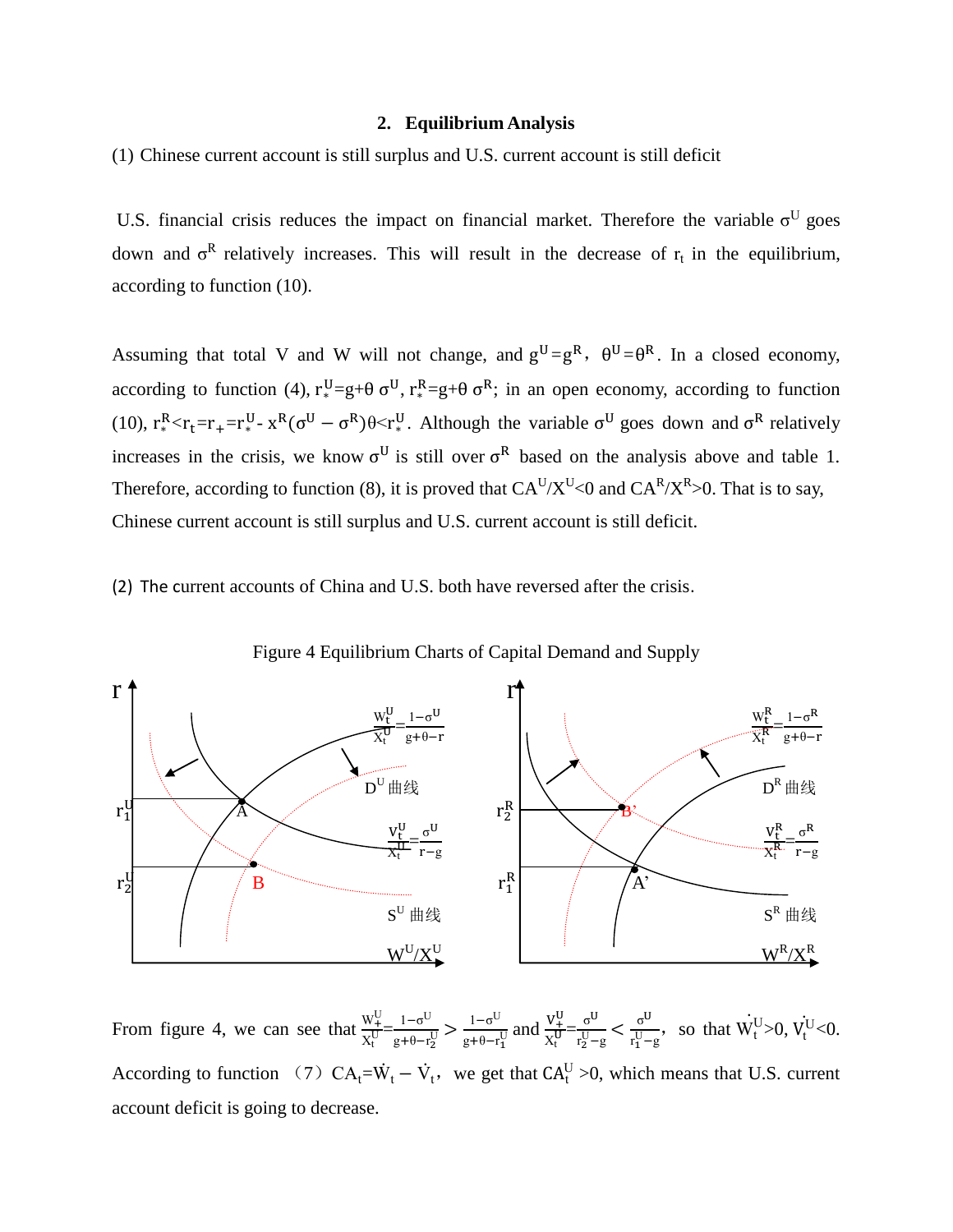Similarly, from figure 4, we also see that  $\frac{W_t^R}{W_t^R}$  $\frac{W_{+}^{R}}{X_{t}^{R}} = \frac{1-\sigma^{R}}{g+\theta-r}$  $g + \theta - r_2^R$  $1-\sigma^R$  $\frac{1-\sigma^R}{g+\theta-r_1^R}$  and  $\frac{V_+^R}{X_t^R}$  $\frac{V_+^R}{X_t^R} = \frac{\sigma^R}{r_2^R}$  $rac{\sigma^R}{r_2^R - g} > \frac{\sigma^R}{r_1^R - g}$  $rac{6}{r_1^R-g}$ , so that  $W_t^R<0$ ,  $\overline{a}$  $\dot{V}_t^R > 0$ . According to function (7)  $CA_t = \dot{W}_t - \dot{V}_t$ , we get that  $CA_t^R < 0$ , which means that Chinese current account surplus is going to decrease. Actually, both China and U.S. current accounts reverse since the variable σ measuring developing degree of financial market after the crisis changes and in turn r changes in the equilibrium.

### (3) Why current account adjusts so much in the crisis?

In the analysis above, we assume  $g^U = g^R$ ,  $\theta^U = \theta^R$  in order to simplify the research. Actually when we release this assumption, the change of current account is to be much greater. Because of  $g<sup>R</sup> > g<sup>U</sup>$  in reality, in the equilibrium model analysis, it is found that the change of current account will be larger than that in the condition of  $g^R = g^U$ . Meantime, the consumption levels in the two districts are also different.  $\theta^U > \theta^R$  results in that more adjustments for the current account.<sup>5</sup> In conclusion, much higher economic growth rate plus so lower consumption rate of China compared with those of U.S. make the current account adjust very much.

To sum up, using the equilibrium model, we have studied why and how the current account changes after the financial crisis. The decrease of U.S. financial development index which makes the relative increase of China"s index affects the adjustments of current account. However, since China"s financial market cannot be improved and developed immediately, China"s domestic consumption is unable to start as we hope. China still highly depends on external demands. In this case, the adjustment of China economic imbalance is temporary. That is to say, the problem of economic imbalance will go back to the original route when the crisis is over.

### **V.Empirical Test and Forecast**

In this section, we will forecast when China and U.S. current accounts would reverse again by testing the obvious relationship between U.S. financial development and current account. When

 $\overline{a}$ 

<sup>&</sup>lt;sup>5</sup> Proof see appendix 3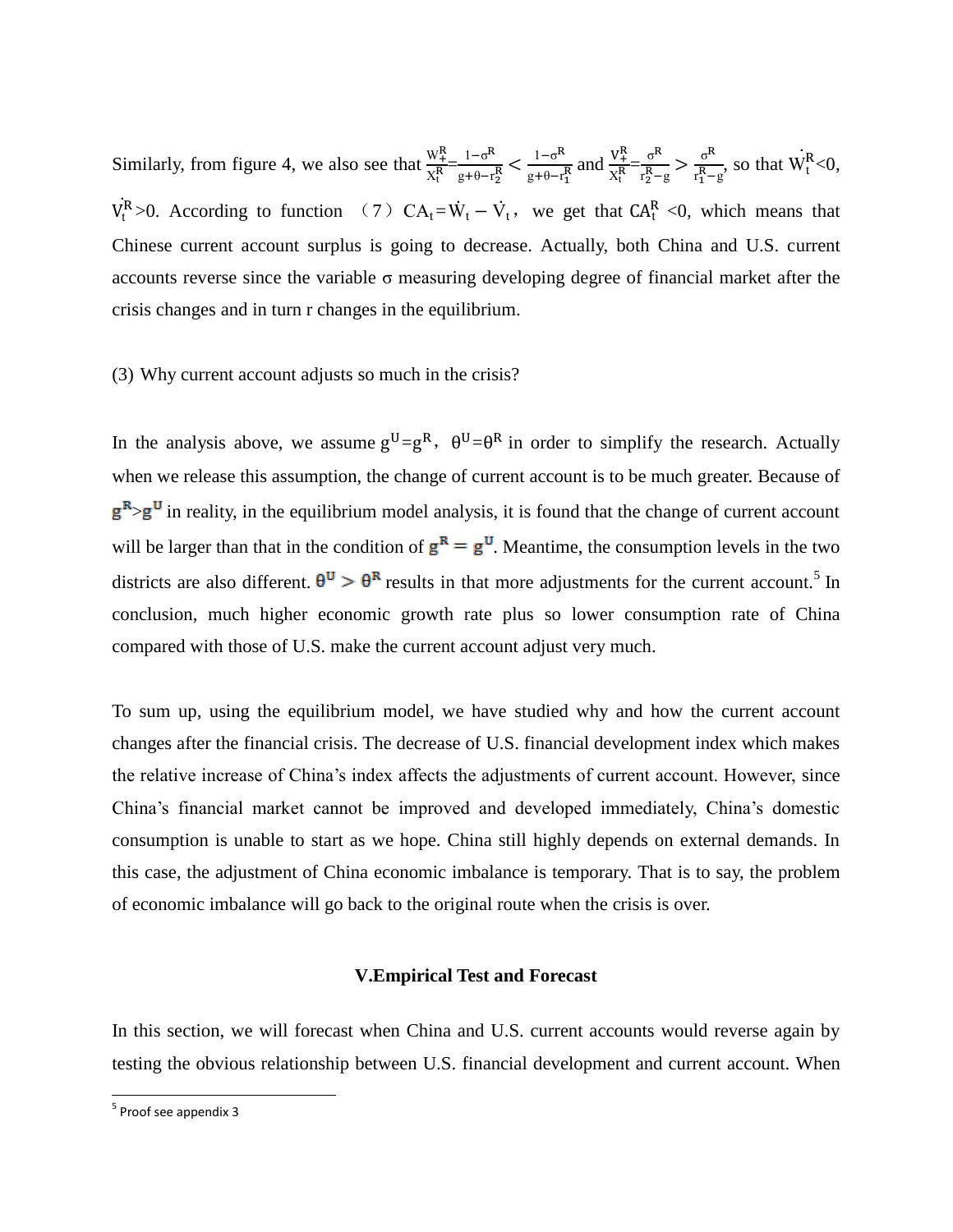U.S. financial market and economy recover, China will still mainly rely on exporting products to U.S. and the economic imbalance will be severe again.

This paper adopts Current account/GDP (CA/GDP), Private Credit/GDP (PC/GDP), M2/M1 and Stock/GDP to set up VAR model. Data source is World Bank WDI database, from 1988 to 2007. According to AIC, SC and LR standard test, we get that when the lag number is 3, the explanation and forecast of VAR model are the best. Empirical results are shown in figure 5.



Figure 5 Impulse Response Function Graphs

Impulse response function graphs are able to measure the impact orbit of variable random disturbance for one standard deviation. From figure 5 we can see that the first graph is impact result from CA/GDP itself. The other three graphs show the trend of CA/GDP after the impacts of financial development variables, from which we can see that the influence from each variable would last about 4 years then the influence orbit would come back to the original level at the fourth year.

Response to Cholesky One S.D. Innovations ±2 S.E.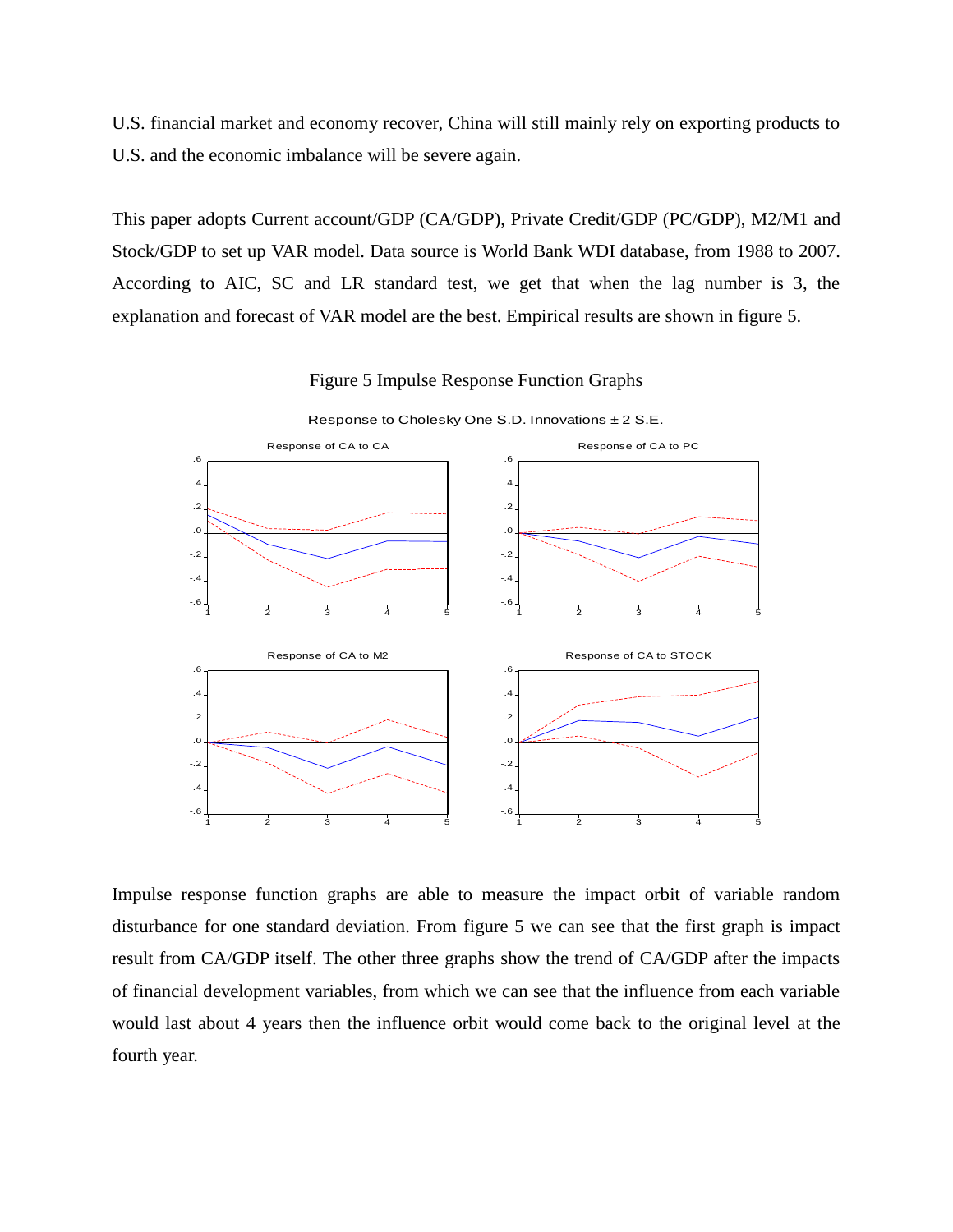Based on the VAR model, this paper takes advantage of Variance Decomposition Table to research the importance of variables impacts. From figure 6, we can see that Private Credit/GDP, M2/M1 and Stock/GDP accounts for 70% after period 4, which can greatly represent financial development level and reflect the impacts from financial market.

|   | Period S.E. |                                              |  | CA/GDP PC/GDP M2/M1 STOCK/GDP                |
|---|-------------|----------------------------------------------|--|----------------------------------------------|
|   |             |                                              |  | 0.150636 100.0000 0.000000 0.000000 0.000000 |
| 2 |             | 0.270044 43.47283 6.360687 2.247774 47.91871 |  |                                              |
| 3 |             |                                              |  | 0.487260 32.91592 20.06169 20.01558 27.00680 |
| 4 |             |                                              |  | 0.497033 33.47289 19.62423 19.67613 27.22675 |
| 5 |             |                                              |  | 0.584924 25.65973 16.64571 24.53293 33.16163 |
| 6 |             |                                              |  | 0.610085 26.74608 16.33186 24.03355 32.88852 |
| 7 |             |                                              |  | 0.709279 21.50904 17.20820 24.00290 37.27986 |
| 8 |             |                                              |  | 0.822029 21.00333 16.30756 23.34079 39.34832 |
|   |             |                                              |  |                                              |

Figure 6 Variance Decomposition Table

From figure 7 we can see that the IMF forecast also proves the empirical test results. In 2007, U.S. broke out financial crisis and the current account deficit over GDP has decreased until the fourth year-2010. Since the crisis does not firstly happened in China, Chinese current account surplus still increases in 2007, but in 2010 when U.S. current account deficit go up, China's economic imbalance become worse again even though in the crisis China"s current account surplus reduced nearly half of the peak level.



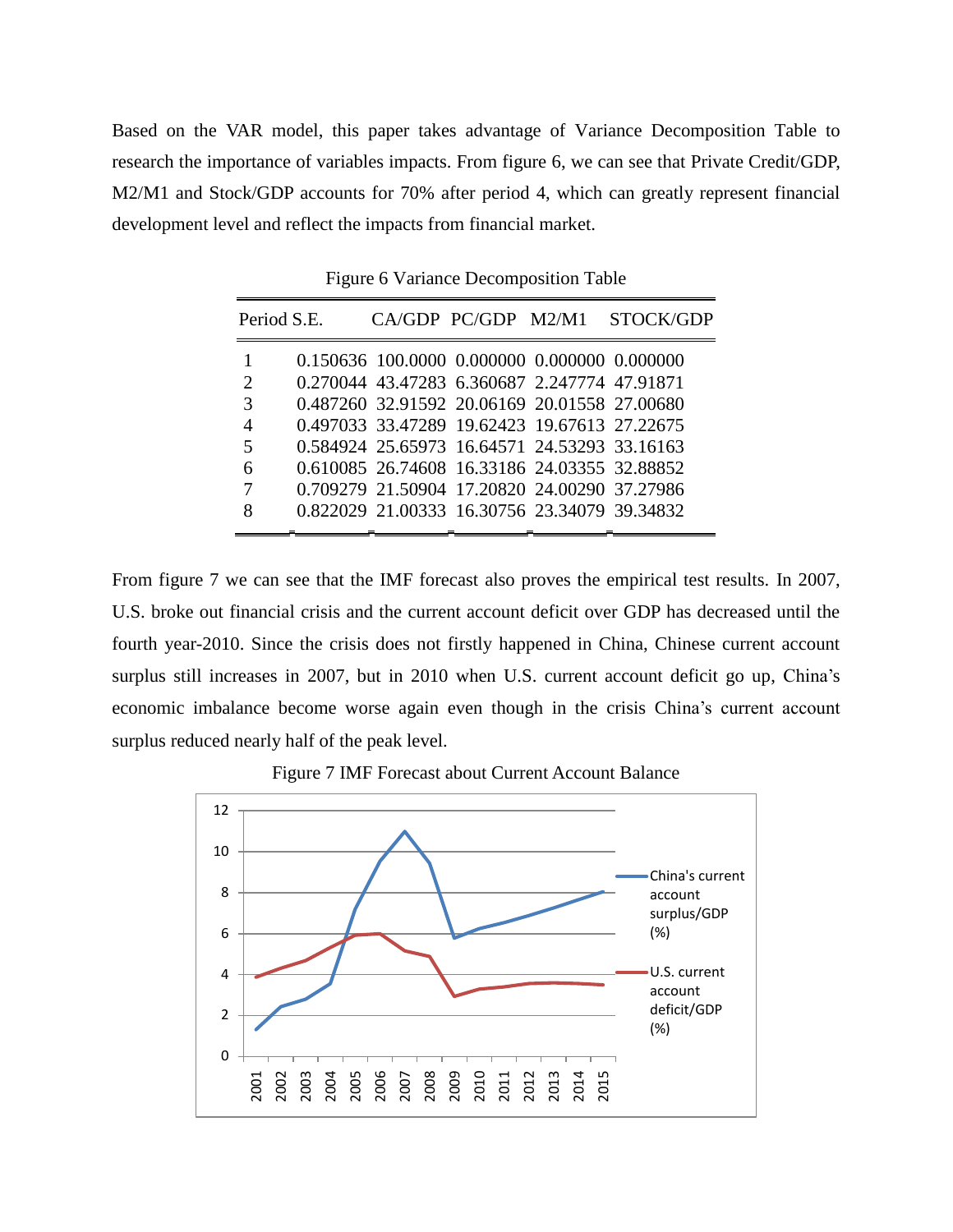### **VI.Conclusions and Policy Implications**

Chinese economic stimulation plan does not help to change economic structure overly depending on external demands. Fiscal stimulation should increase expenditure on education, health care, social safety nets and poverty reduction. Besides, the government has to use income policies to reduce inequality and to strengthen wage income, and advance reforms of the financial system to improve financial efficiency and to mitigate financial constraints.

Chinese unenlightened financial development is the key to constrain domestic consumption and in turn result in external economic imbalance. Chinese financial development level is about half of U.S. level especially domestic credit to private sector. In this case, family saving is the main source of the education fees. And in a financial market lacking of diverse investment channels, investors unreasonably invest money on real estates and stock markets. That is why Chinese indexes of stocks traded and market capitalization of listed companies increase and decrease so dramatically before and after the crisis.

Based on equilibrium model, it can be proved that Chinese current account is still surplus and U.S. current account is still deficit after the crisis; current accounts of China and U.S. both have reversed after the crisis; much higher economic growth rate plus so lower consumption rate of China compared with those of U.S. make the current account adjust very much.

Through empirical analysis, the influence from financial development variables would last about 4 years then U.S. current account would come back to the original level at the fourth year. At that time, China and U.S. economic imbalance orbit will come back to the original route. This result is consistent with IMF forecast data. In 2010 when U.S. current account deficit increases again, Chinese current account surplus increases at the same time. Without the change of economic development structure and the improvement of Chinese financial market, the problem of global imbalance will not be solved.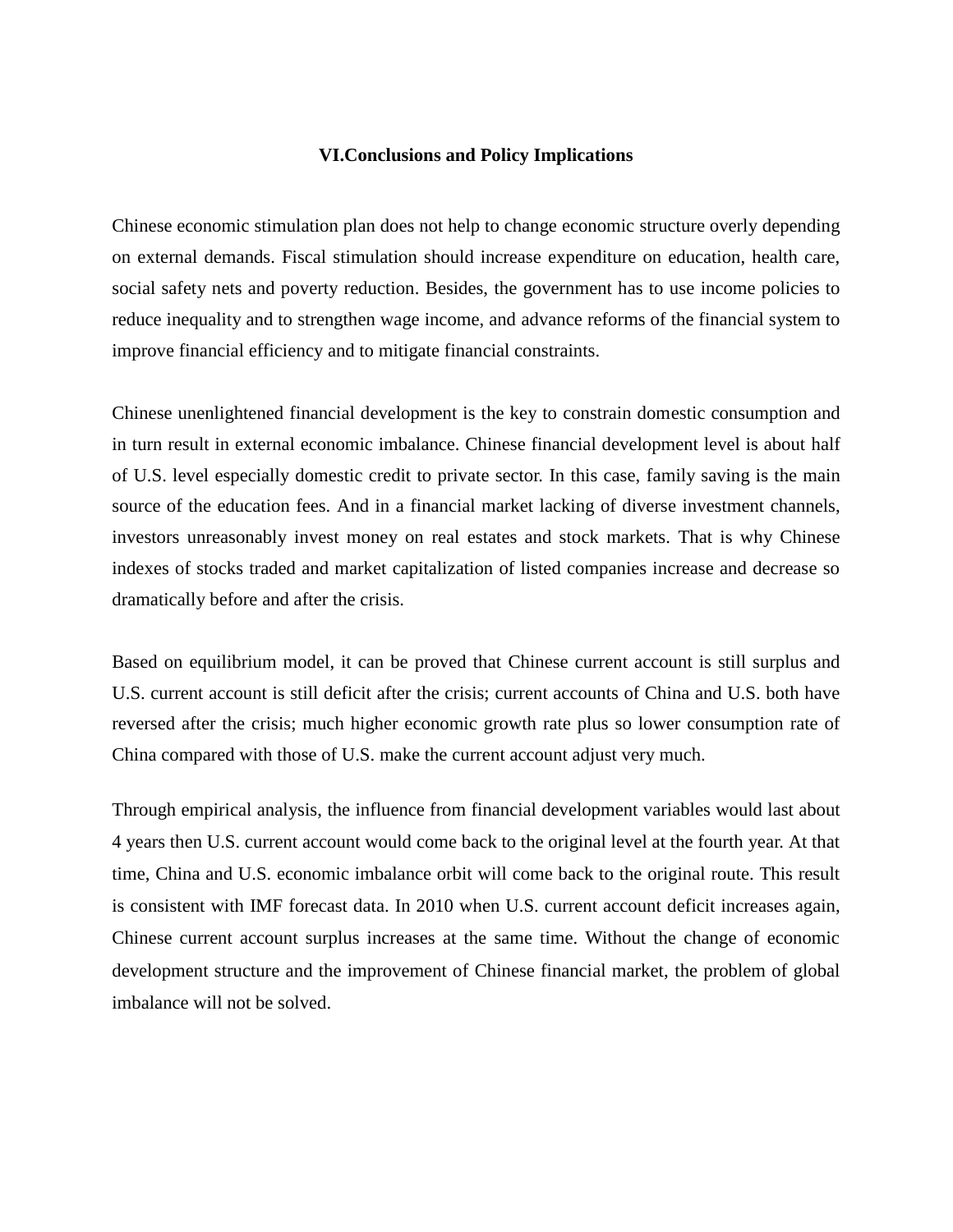## **References:**

Benjamin E.Hermalin & Alice M.Isen, 2000, "The Effect of Affect on Ecnomic and Strategic Decision Making", *USC CLEO Research Paper* No. C01-5

Caballero, Ricardo J., Emmanuel Farhi, and Pierre-Olivier Gourinchas, Feb. 2006, "An Equilibrium Model of "Global Imbalances" and Low Interest ates", *NBER Working Paper* 11996

Caballero, Ricardo J., Emmanuel Farhi, and Mohamad L. Hammour, 2006, "Speculative Growth: Hints from the U.S. Economy." *American Economic Review*, 96(4): 1159–92

Caballero, Ricardo J., Emmanuel Farhi, and Pierre-Olivier Gourinchas, Dec.2008, "Financial Crash, Commodity Prices and Global Imbalances," *NBER Working Paper* 14521

Charles Engel and John Rogers, July 2006, "the U.S. Current Account Deficit and the Expected Share of World Output", *Journal of Monetary Economics*, 53, 1063-1093

D B.Barbier, 2005, "Frontier Expansion and Economic Development," *Contemporary Economic Policy*, Vol. 23. Issue 2. Pp 286-303

Dwight M. Jaffee, 2008, "the U.S. Subprime Mortgage Crisis: Issues Raised and Lessons Learned," *the World Bank Working Paper* No.28

Joshua Aizenman, Yothin Jinjarak, Mar.2008, "Current Account Patterns and National Real Estate Markets", *NBER Working Paper* 13921

Joshua Aizenman, Yi Sun, Jan.2008, "Globalization and the Sustainability of Large Current Account Imbalances: Size Matters", *NBER Working Paper* 13734

Michael D.Bordo, Ehsan U. Choudhri & Anna J.Schwartz, 2000, "Was Expansionary Monetary Policy Feasible During the Great Contraction? An Examination of the Gold Standard Constraint", *NBER Working Paper* No.W7125

Miranda Xafa, May 2007, "Global Imbalances and Financial Stability", *IMF Working Paper* 07/111

Oded Galor 2004, "From Stagnation to Growth: Unified Growth Theory", *CEPR Discussion Paper* No. 4581

Richard N. Cooper, 2005, "Living with Global Imbalances: A Contrarian View," *Institute for International Economic Policy Brief* PB05-3

Richard N. Cooper, June 2006, "Understanding Global Imbalances", a paper prepared for a conference on saving and investment sponsored by the Federal Reserve Bank of Boston

Ricardo Hausmann, Federico Sturzenegger, Nov.2005, "U.S. and Global Imbalances: Can Dark Matter Prevent a Big Bang?" A Draft

Richard Sylla, 1999, "Financial Disturbances and Depressions:The View from Economic History", *The Jorome Levy Economics Institute Working Paper* No. 47

Sun Jin, 2009, "On Global Transfer of Financial Crisis and the Influences on China"s Economy", *The 20th CEA (UK) Annual Conference Paper*

Sebastian Edwards, 2005, "Is the U.S. Current Account Deficit Sustainable? And If Not, How Costly is Adjustment Likely to be?" *NBER Working Paper* No.11541